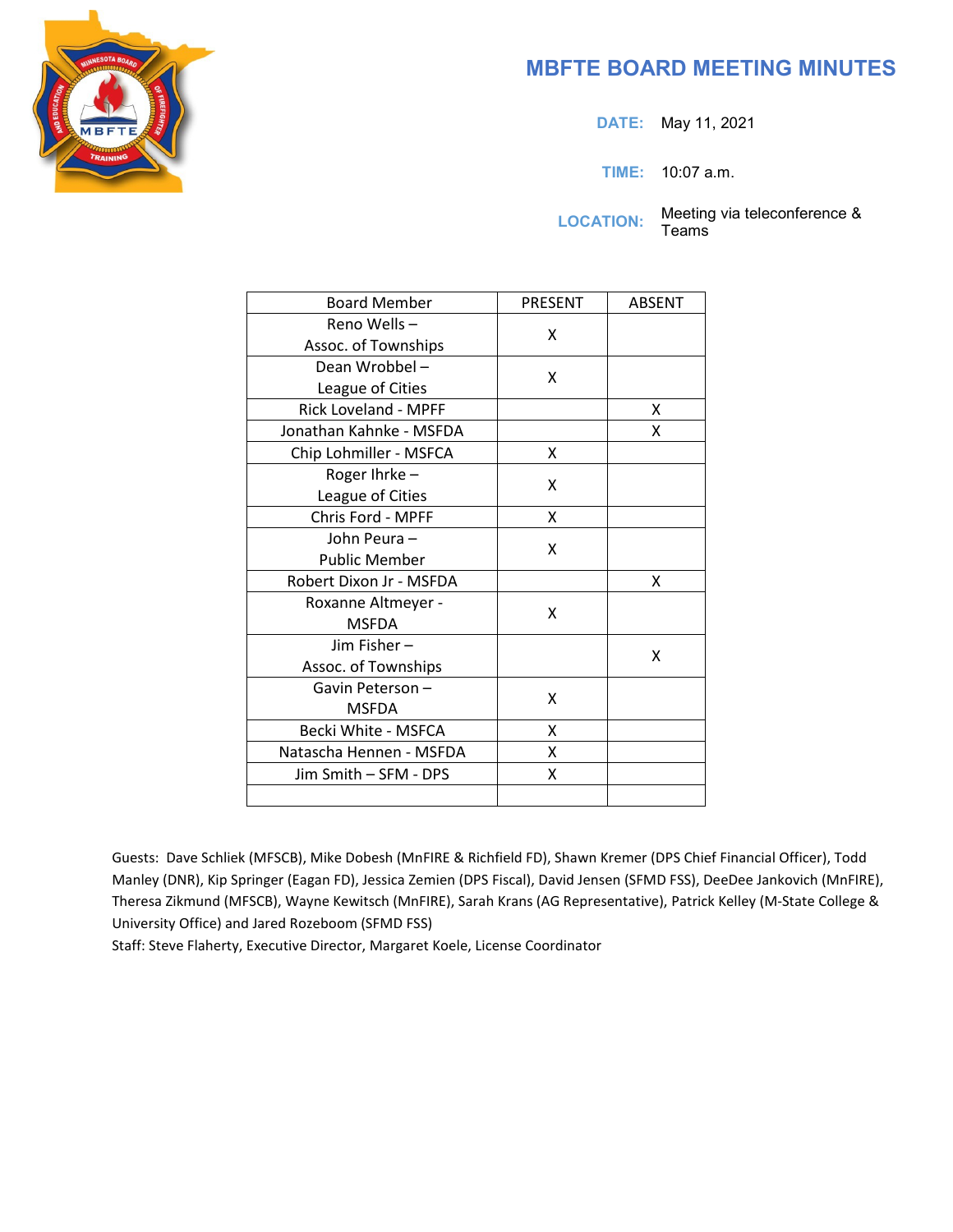- **I.** Call to order Dean Wrobbel, Chair 10:07 a.m.
	- a. Roll call attendance completed
	- **b.** Introduce Sarah Krans AG representative
	- **c.** Introduce Shawn Kremer DPS Chief Financial Officer
	- **d.** Congratulate reappointed board members
		- **i.** Becki White
		- **ii.** Jim Fisher
		- **iii.** Natascha Hennen
	- **e.** Agenda additions
		- **i.** Budget discussion
			- 1. Reno Wells motioned to accept the agenda with addition, Becki White second the motion, roll call, motion carried
- **II. Approval of minutes from February 9, 2021**
	- a. John Peura motioned to accept the minutes as presented, Natascha Hennen second the motion, roll call, motion carried
- **III. Reports**
	- **a.** Treasurer, John Peura
		- **i.** Financials are in order
			- **1.** FSA balance, Marshal Smith
				- **a.** \$13,154,535.13 collections through April, there is a discrepancy in collection reporting being reviewed
	- **b.** Executive Director Report, Steve Flaherty
		- **i.** COVID update
			- 1. Meetings in person are starting to open up with restrictions being lifted
			- 2. DPS employees are still working remotely at this time
		- **ii.** TargetSolutions update
			- **1.** 132 departments on the "Core" version of TargetSolutions
				- **a.** That number includes the 37 pilot departments
					- **i.** 87 departments on the "Premier" version
			- **2.** Total number firefighters training in the site
				- **a.** 4800 firefighters
					- i. 7200 hours of "core" elements training conducted in 2020
						- **1.** Return on investment is \$15.00 an hour per firefighter for online training, this will go down as more departments come on board with the program
			- **3.** Materials we have added to the platform
				- **a.** Underwriters Laboratory on Basement Fires
					- **i.** 90 minute five part online training
		- **iii.** Certification board transition update Marshal Smith
			- **1.** Legislation update
				- **a.** The house version of the language is part of the omnibus bill sitting in a conference committee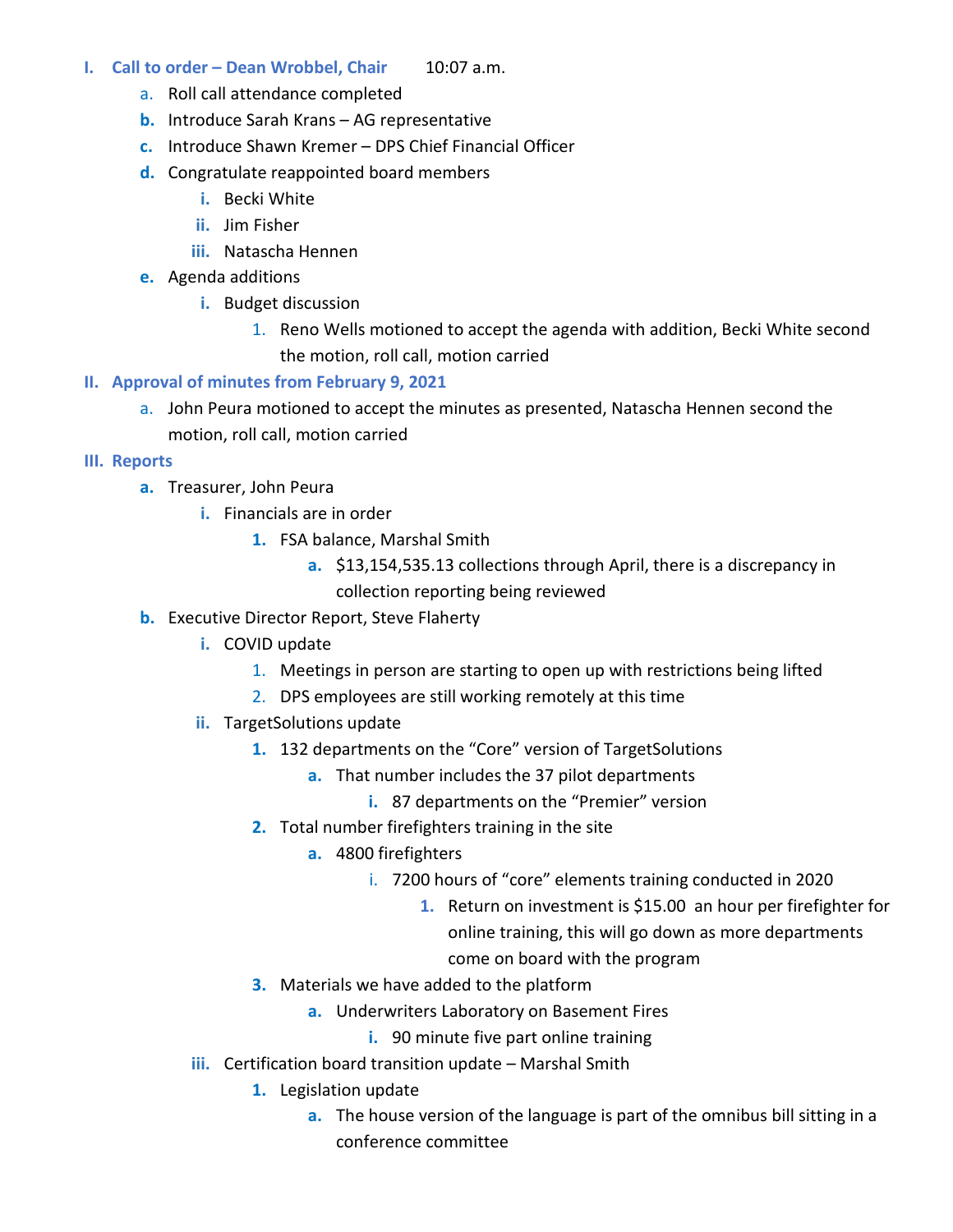- **i.** This topic has not been discussed
- **iv.** DNR Wildland training to structural firefighters update
	- **1.** There is a wildfire working group that is identifying the challenges of making sure structural firefighters meet the credentials of wild land firefighter training when deployed in state or out of state
- **v.** Leadership Development course
	- **1.** One course was held this fiscal year and would like to do two if budget allows in FY22
		- **a.** We received positive feedback from all the participants that took the course
			- **i.** 75 on wait list
- **vi.** Virtual speakers update
	- **1.** We have had over 1200 registrations for the live speakers
	- **2.** We have had over 1900 watch the recorded speakers (this could be a higher number as a department that registers to watch the recorded version could be holding a training with many other participants and we cannot gather that information)
		- **a.** 10<sup>th</sup> presentation of twelve after last night completed
		- **b.** The series is getting people from other countries and states viewing the live and recorded speakers, this spreads the message about MBFTE
	- **3.** Feedback of presentations
		- **a.** We have been getting positive feedback on all the speakers
	- **4.** Return on investment has been impressive
- **vii.** Qualified Instructor update
	- **1.** 296 active instructors on the list
	- **2.** 85 incomplete applications we are still working on
	- **3.** July 1<sup>st</sup> is the launch date of this program that departments need to use a qualified instructor from our active list to be eligible for reimbursement
- **c.** Training Committee, Chair Chip Lohmiller
	- **i.** MnFIRE course content discussion to add to the NFPA1001 program, as a requirement to complete the course for the future
		- **1.** We feel this is important course content to add to the program
		- **2.** Financial cost adding this content to the program needs to be discussed further
		- **3.** More discussion with all the training providers and MnFIRE on this recommendation
	- **ii.** CISD added to the leadership course
		- **1.** Financial cost adding this course content to program needs to be discussed further
			- **a.** It was received well from participants and they feel it is a necessary module to incorporate into the training
				- **i.** MnFIRE did the program with funding they had received from the FSAC one time funding this fiscal year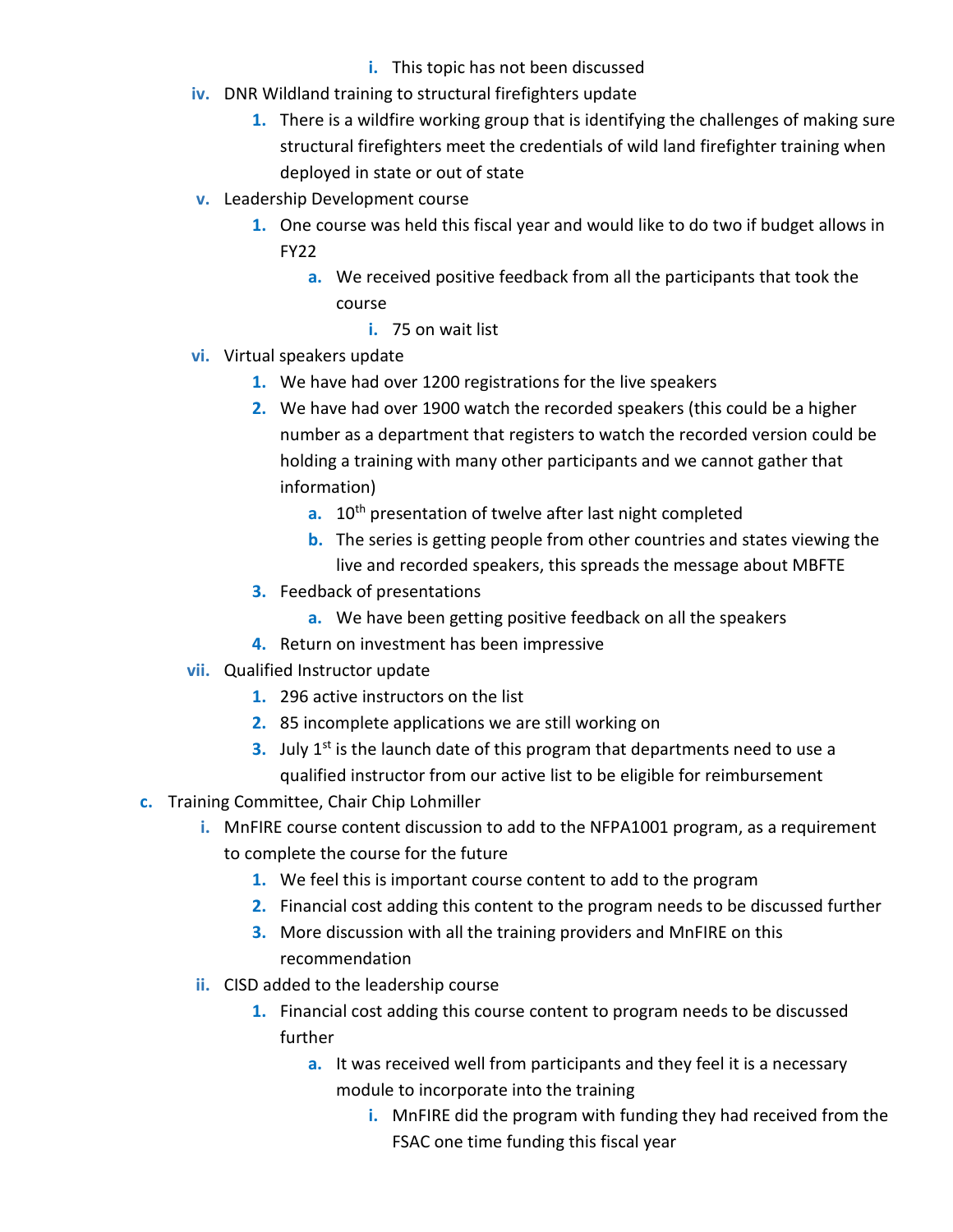- **iii.** Discussion to continue to budget the virtual speaker series
	- **1.** This program was received well across the state and we will need to have further discussion on trying to continue the program within the budget in FY22
		- **a.** It was suggested to possibly do under conference & seminars grant program or a stand-alone program
			- **i.** Doing less speakers to lower the cost was also suggested
- **d.** Executive Committee, Chair Dean Wrobbel
	- **i.** Video conference update
		- **1.** The next meeting in July will be held in person, video option and/or teleconference option
			- **a.** One member of a board or committee must be at the meeting location **i.** Masks will be required
	- **ii.** Discussion was held on items from Training Committee meeting
		- **1.** The committee agrees that the CISD is important to add to the Leadership program and will let Steve Flaherty, Executive Director have more discussion on the NFPA1001 program content with the training providers and MnFIRE
		- **2.** The committee would like to see the speaker series continued if the budget allows
	- **iii.** The committee talked about the statute on board member make-up and members being from the organizations they represent, more discussion will take place based on appointments
		- **1.** Steve Flaherty, Executive Director, Dean Wrobbel, Chair and Margaret Koele, License Coordinator, met with the Governor's office to discuss organizations recommendations and the importance of adhering to those in considering board members for our organization
			- **a.** League of Cities would like the statute changed to state their representative be a city employee or elected official
			- **b.** Representatives of each organizations are expected to take information back to their respective organization boards for their recommendations on discussions by the MBFTE
- **e.** Licensing, Margaret Koele, License Coordinator
	- **i.** Total licensed firefighters 3860
		- **1.** 2252 FT
		- **2.** 1597 POC/VOL/PT
		- **3.** 10 Unaffiliated (active licenses renewed and the individual is no longer affiliated with a department but will remain licensed until expiration)
		- **4.** 15 applicants on verification and wait to pay report to get licensed
			- **a.** Have licensed two complete POC/VOL departments in last month
		- **5.** License committee meeting moved to August
- **f.** Fire Service Specialist Report Jared Rozeboom
	- **i.** David Jensen introduced as the newest Fire Service Specialist, hired in March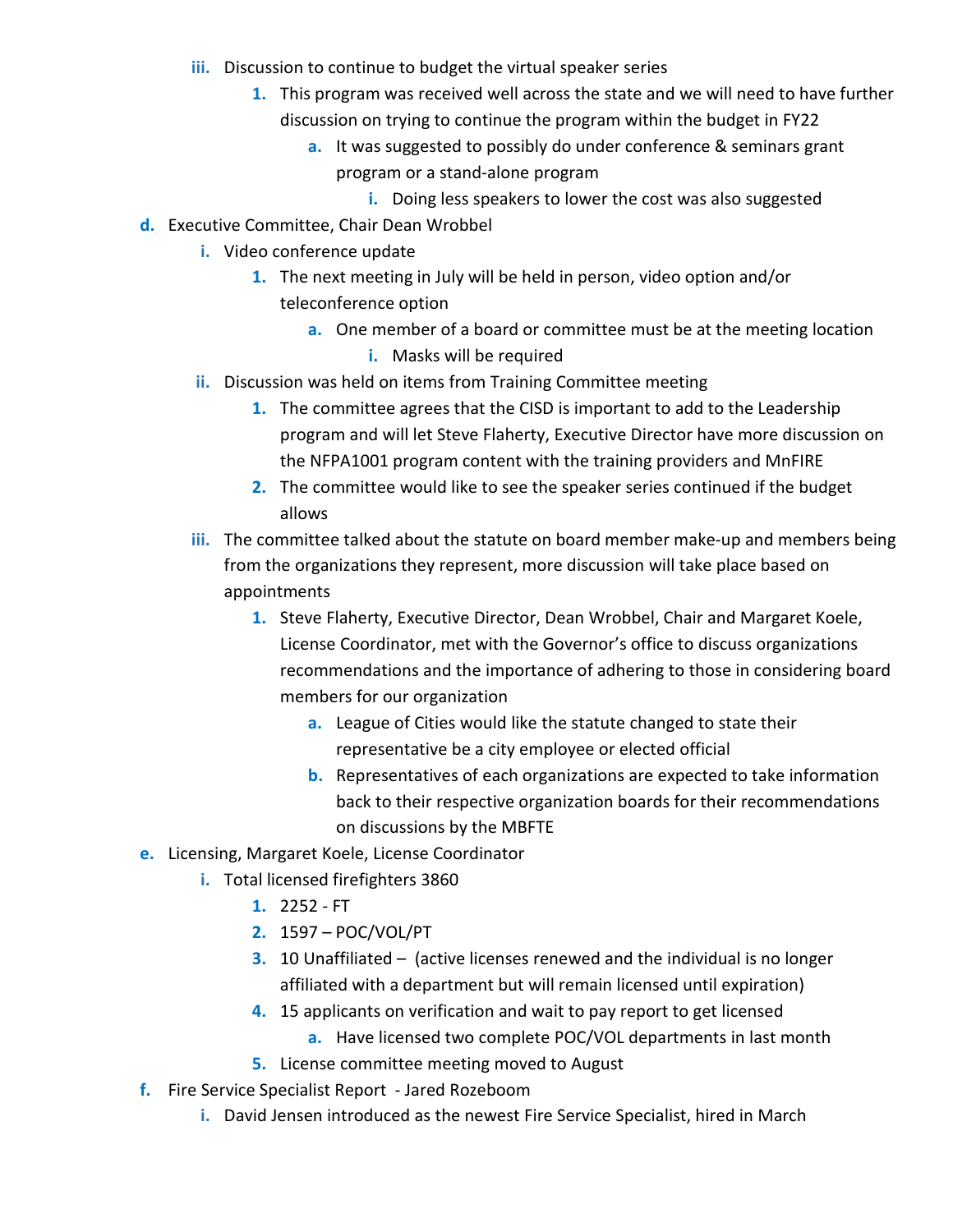- **ii.** We have been really busy with Operations Safety net, Northern Lights Task Force and going to regional/county chief meetings across the state
	- 1. Service planning projects will be wrapping up in next month
	- 2. We have been working with contract talks between departments with the League of Cities and Township Associations, on understanding their fire departments
	- 3. We are coming up on the end of fiscal helping with MBFTE roster collections and reimbursement submissions being sent in
		- a. The MBFTE funds one of the four Fire Service Specialist positions, but all work on behalf of MBFTE across the state with departments

### **IV. Old business**

**a.** No new business

# **V. New business**

- a. The MBFTE Board to allow Steve Flaherty, Executive Director to allocate all remaining funds under "department award" as see fit to clear account balances to zero, per the state statute for end of the biennium
	- **i.** Chip Lohmiller motioned to approve, Becki White second the motion, roll call vote, motion carried with all board members present voting to approve
- b. Discussion on approval to make requests for FSA one time funding in FY22
	- **i.** DNR MNICS Leadership Courses
		- 1. At the June FSAC meeting presentations will be heard for one time funding for FY22, there is a potential for \$1 million appropriation available
			- a. MNICS training was not able to happen during COVID and so funding will go back to FSA for FY21 and those funds will not be available until FY23
				- i. DNR MNICS Leadership course request again for FY22 & FY23
					- 1. Chip Lohmiller motioned to approve MBFTE to request on behalf of DNR \$225,250 for five MNICS courses to carry over FY22 & FY23 from FSAC, Natascha Hennen second the motion
						- a. Roll call, motion carried with all board members present voting to approve the request

# **ii.** SFMD

- 1. Fire Chief Boot Camp
	- a. Motion made by Natascha Hennen, Reno Wells second motion to approve MBFTE to request on behalf of SFMD \$24,000 for FY22 & FY23 to hold 4 Fire Chief Boot Camp over the two years
		- i. Roll call vote, motion carried with all board members present voting to approve the request
- **iii.** MBFTE
	- 1. Virtual speakers, special programs and per firefighter funding increase
		- a. Natascha Hennen motioned to approve the Executive Director of MBFTE to request any available funds the FSAC may have available to continue